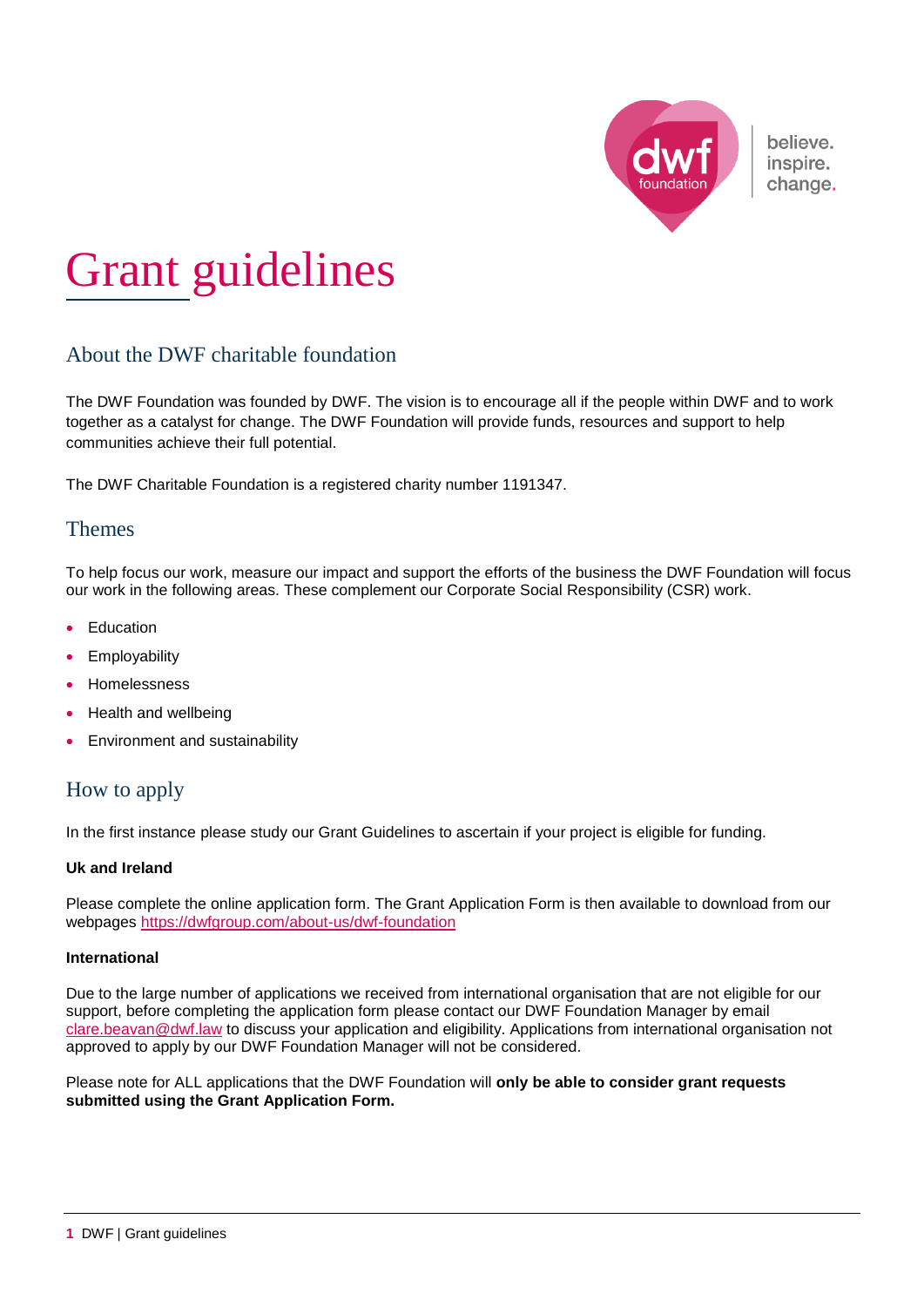If you wish to discuss your proposal at any stage, you are welcome to contact our Foundation Manager, Clare Beavan, please email [clare.beavan@dwf.law](mailto:clare.beavan@dwf.law)

## Application deadlines

Applications will be accepted at any time and if eligible for funding will be presented at the next Grants Committee meeting. Please see below guidelines on timescales for applications:

| Date submitted         | Grant committee meeting | Applicants notified by end |
|------------------------|-------------------------|----------------------------|
| 1 October - 31 January | March                   | March                      |
| 1 February - 30 April  | June                    | June                       |
| 1 May $-$ 31 July      | September               | September                  |
| 1 August - 31 October  | December                | December                   |

# Application review process





2. Submit application

online to DWF

Foundation Manager

1. Complete online application form available on DWF website.

ĒĆ

3. Foundation Manager to review for eligibility<br>and then submit to local CSR Groups for recommendation.



4. Local CSR Group to

submit their top 3

application

recommendations.

5. DWF Foundation Trustees to consider all the recommendations from CSR Groups and<br>make final decision on grants approved.



6. DWF Foundations Manager to notify both successful and unsuccessful applicants.

# Who can apply

Location in which DWF Foundation welcomes applications from countries in which DWF has a presence.

- Australia
- Canada
- France
- Germany
- India
- Ireland
- Italy
- Poland
- Qatar
- Spain
- United Arab Emirates
- United Kingdom
- United States

DWF also has associations with other law firms in the countries below but DWF Foundation **do not** currently fund in these locations;

- Singapore
- South Africa
- **Turkey**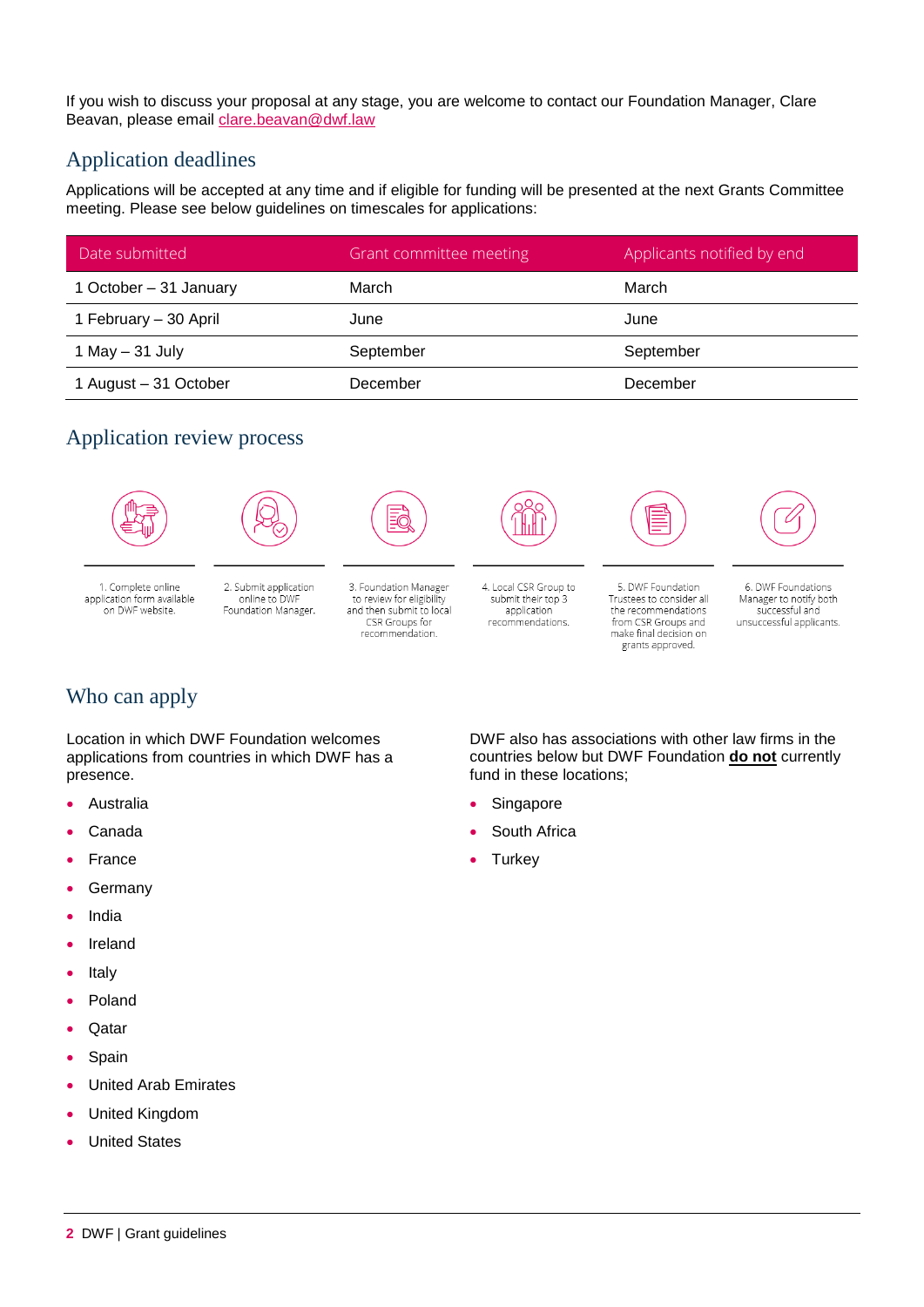The DWF Foundation will welcome applications from **registered charites only**. Applications are welcome from charities working in countries in which there is a DWF presence.

N.B. On the application form please include your countries appropriate registered charity or not for profit number.

Other than by country we do not have any other geographic restricitions for example, your project does not need to be within a certain distance of a DWF office.

## Activities outside our criteria

The DWF Foundation will only fund charitable causes. We are not able to fund the following areas of work:

- Academic research
- Activities for which a statutory body is responsible
- Activity taking place in school time that are a statutory responsibility.
- Animal welfare
- Evaluation which is not related to the funded work
- Every day running costs and core salaries
- General fundraising appeals
- Individuals
- Loans or business finance
- Other grant making bodies
- Professional fundraisers or bid writers
- Professional qualifications
- Recurrent funding
- Redundancy payments
- Religious and political causes
- Sponsorship/marketing appeals/fundraising costs
- Startup costs for new organisations
- The advancement of religion
- Universities/HE facilities
- Vehicles and minibuses
- Work that has already taken place

#### Size of grants

All grants are calculated in £ sterling. For international locations the grant will be paid in the local currency.

The Foundation does not have a minimum grant size but the majority of our grants will fall under £5,000.

Due to the funds we have available the DWF Foundation will not fund multi-year grants.

## Environmental impact

Climate change is a health issue, an equality issue, an educational issue, an economic issue, a cultural issue, a scientific issue, a security issue and a local community issue, as well as an environmental issue.

We recognise that the growing climate emergency is a serious risk and we can play a part in addressing the causes of climate change and supporting adaptation to its effects. We want to recognise and support those organsations who are considering the environmental impact in the delivery of their work and taking appropriate steps, this might be for example through the use of digital delivery to reduce travel and production costs.

## Making an application

To support you in making an application to DWF Foundation we offer online workshops. You can book onto one of these workshops vis the DWF Foundation website pages

<https://dwfgroup.com/en-ie/news-and-insights/events/dwf-foundation-application-workshop>

If you have difficulties in completing the application for or require additional assistance then please email [clare.beavan@dwf.law](mailto:clare.beavan@dwf.law)